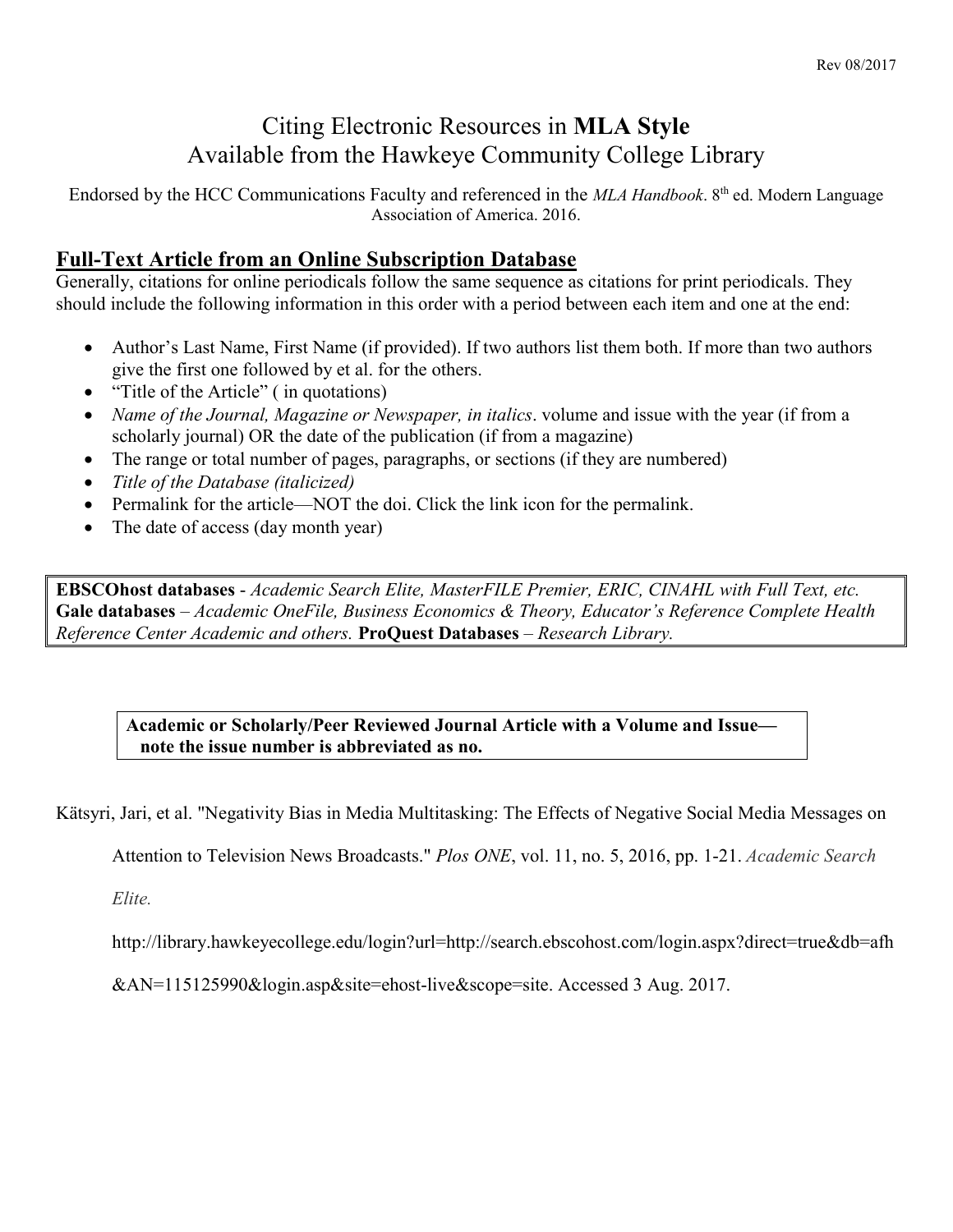### **Academic or Scholarly/Peer Reviewed Journal Article without an Issue number.**

De Oliveira, Rita F., et al. "Task Integration Facilitates Multitasking." *Frontiers in Psychology*, vol. 8, 2017.

*Academic OneFile*.

go.galegroup.com/ps/i.do?p=AONE&sw=w&u=hawkeyecc&v=2.1&id=GALE%7CA485618463&it=r

&asid=f91ada6b11597e3fbc8446aea4cfbc57. Accessed 3 Aug. 2017.

**Magazine article, with a cited author**—**html file format (text only and no real pages). This article was ONE page so list the page. If it were more than one page you would put a plus after the page number.**

Davidson, Jeffx. "Taking on Too Much at Once?" *Public Management*, June 2016, p. 26. *MasterFILE Premier.*

library.hawkeyecollege.edu/login?url=http://search.ebscohost.com/login.aspx?direct=true&db=f5h&AN

=115468644&login.asp&site=ehost-live&scope=site. Accessed 3 Aug. 2017.

**Magazine article, no cited author**—**pdf file** format (page numbers are present on page images)

"Millennials' Attention Divided across Devices More Than Other Age Groups, Study Finds." *Marketing News*,

Apr. 2015, p. 5*. Business Source Elite*.

library.hawkeyecollege.edu/login?url=http://search.ebscohost.com/login.aspx?direct=true&db=bsh&AN

=102029439&login.asp&site=ehost-live&scope=site. Accessed 3 Aug. 2017.

**Newspaper article**—html format

Zimmerman, Jonathan. "Welcome, Freshmen. Look at Me When I Talk to You." *Chronicle of Higher* 

*Education*, 16 Sept. 2016, p. A48. *Academic Search Elite.*

library.hawkeyecollege.edu/login?url=http://search.ebscohost.com/login.aspx?direct=true&db=afh&AN

=118200460&login.asp&site=ehost-live&scope=site. Accessed 3 Aug. 2017**.**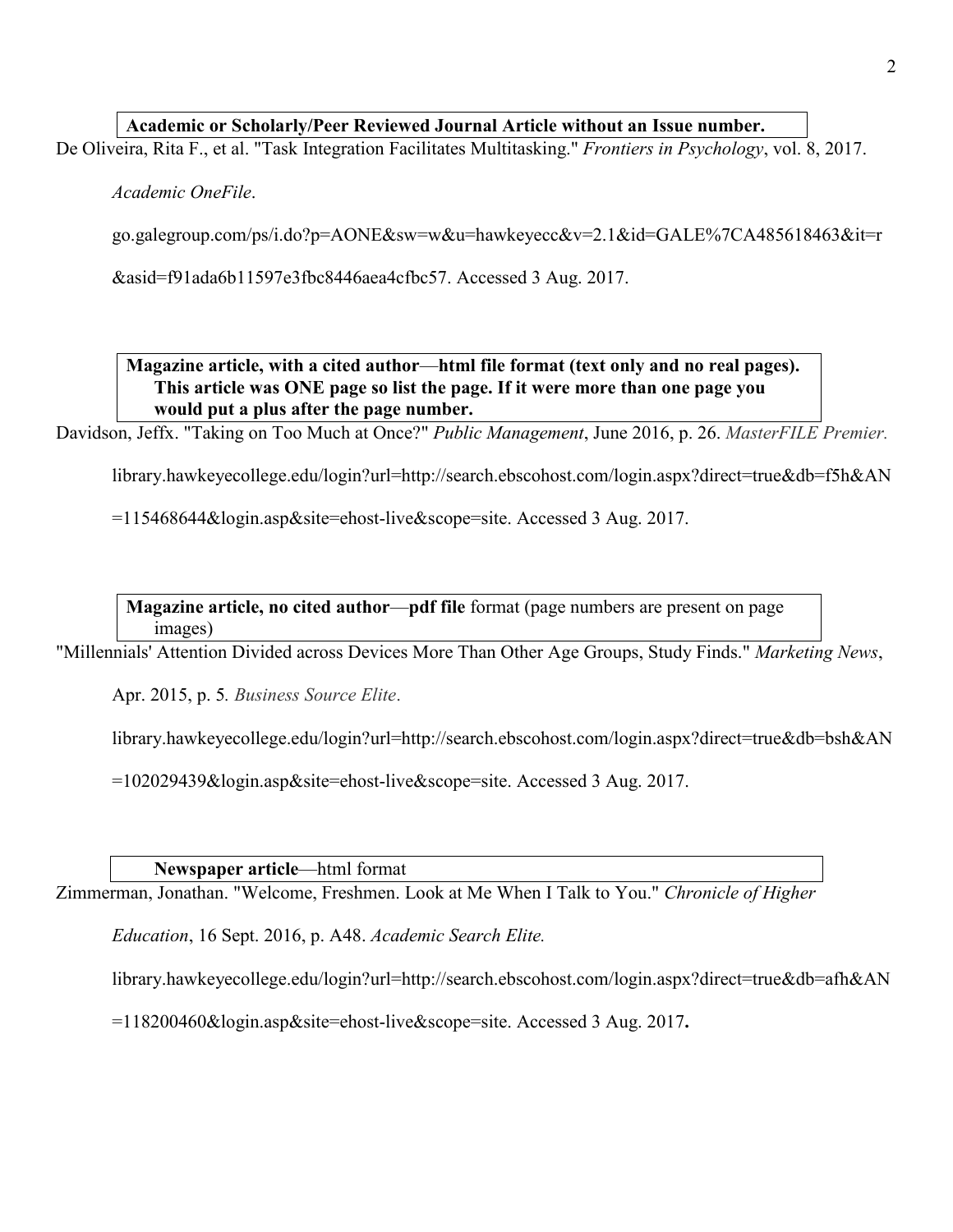# **Full-Text Article from an Online Encyclopedia or Other Reference Database.**

The following information should be included in a citation for an article from online encyclopedia or reference database.

- Name of the author of the article, if furnished in the article
- Title of the article/entry in quotation marks
- *Title of the electronic encyclopedia or reference database (italicized)*
- Copyright date of the electronic encyclopedia
- *Title of the Database (italicized)*
- Permalink for the source
- Access date (day month year)

#### **CQ Researcher Online**

Glazer, Sarah. "Video Games." *CQ Researcher*, 10 Nov. 2006, pp. 937-60. *CQ Researcher*.

library.cqpress.com/cqresearcher/cqresrre2006111000. Accessed 3 Aug. 2017.

#### **Encyclopedia Britannica Online**

"Social Network." *Encyclopedia Britannica Online Academic Edition.* 2012. *Encyclopedia Britannica Online*.

Web. 27 Apr. 2012.

#### **Gale Virtual Reference Library**

Prados, John. "Intelligence and Counterintelligence." *Encyclopedia of American Foreign Policy*, edited by

Richard Dean Burns, et al., 2nd ed., vol. 2, Charles Scribner's Sons, 2002, pp. 225-240. *Gale Virtual* 

*Reference Library.*

go.galegroup.com/ps/i.do?p=GVRL&sw=w&u=hawkcc&v=2.1&it=r&id=GALE%7CCX3402300074&

asid=6eb687bc28de87a1e8a31efba9dc5c36. Accessed 3 Aug. 2017.

# **Multimedia, Including Images and Audio or Video Clips**

# **Google Images**

"Why Multitasking is Bad for Our Brains." *Google Images*. n. d. *Google Images*. https://cdn0.tnwcdn.com/wp-

content/blogs.dir/1/files/2015/04/multitasking1.jpg. Accessed 3 Aug. 2017.